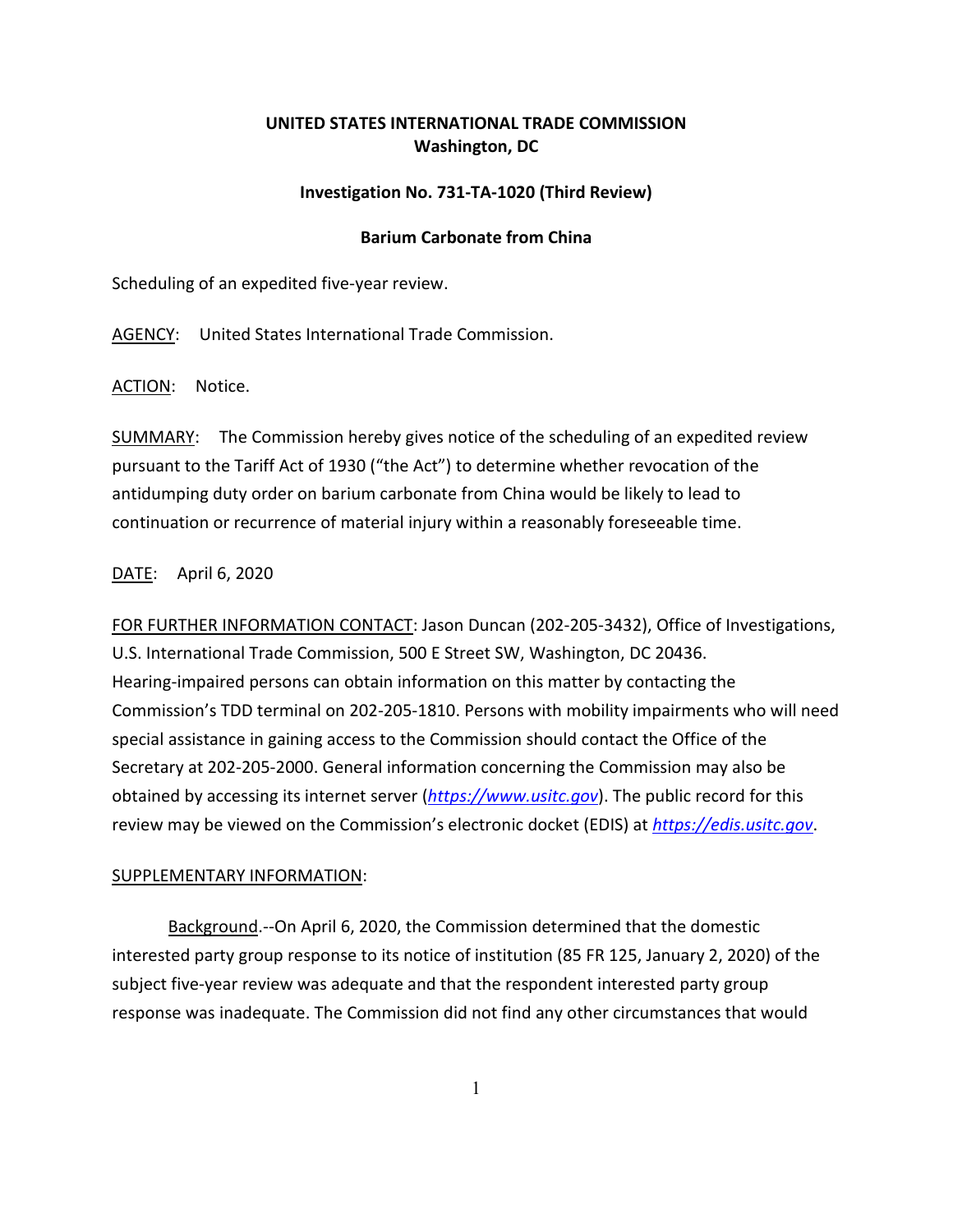warrant conducting a full review.<sup>1</sup> Accordingly, the Commission determined that it would conduct an expedited review pursuant to section 751(c)(3) of the Tariff Act of 1930 (19 U.S.C. 1675(c)(3)).

For further information concerning the conduct of this review and rules of general application, consult the Commission's Rules of Practice and Procedure, part 201, subparts A and B (19 CFR part 201), and part 207, subparts A, D, E, and F (19 CFR part 207).

Please note the Secretary's Office will accept only electronic filings at this time. Filings must be made through the Commission's Electronic Document Information System (EDIS, [https://edis.usitc.gov\)](https://edis.usitc.gov/). No in-person paper-based filings or paper copies of any electronic filings will be accepted until further notice.

Staff report.--A staff report containing information concerning the subject matter of the review will be placed in the nonpublic record on July 13, 2020, and made available to persons on the Administrative Protective Order service list for this review. A public version will be issued thereafter, pursuant to section 207.62(d)(4) of the Commission's rules.

Written submissions.--As provided in section 207.62(d) of the Commission's rules, interested parties that are parties to the review and that have provided individually adequate responses to the notice of institution, $<sup>2</sup>$  $<sup>2</sup>$  $<sup>2</sup>$  and any party other than an interested party to the</sup> review may file written comments with the Secretary on what determination the Commission should reach in the review. Comments are due on or before July 20, 2020 and may not contain new factual information. Any person that is neither a party to the five-year review nor an interested party may submit a brief written statement (which shall not contain any new factual information) pertinent to the review by July 20, 2020. However, should the Department of Commerce ("Commerce") extend the time limit for its completion of the final results of its review, the deadline for comments (which may not contain new factual information) on

<span id="page-1-0"></span> $<sup>1</sup>$  A record of the Commissioners' votes, the Commission's statement on adequacy, and any</sup> individual Commissioner's statements will be available from the Office of the Secretary and at the Commission's website.

<span id="page-1-1"></span> $2$  The Commission has found the response submitted by Chemical Products Corporation to be individually adequate. Comments from other interested parties will not be accepted (*see* 19 CFR 207.62(d)(2)).